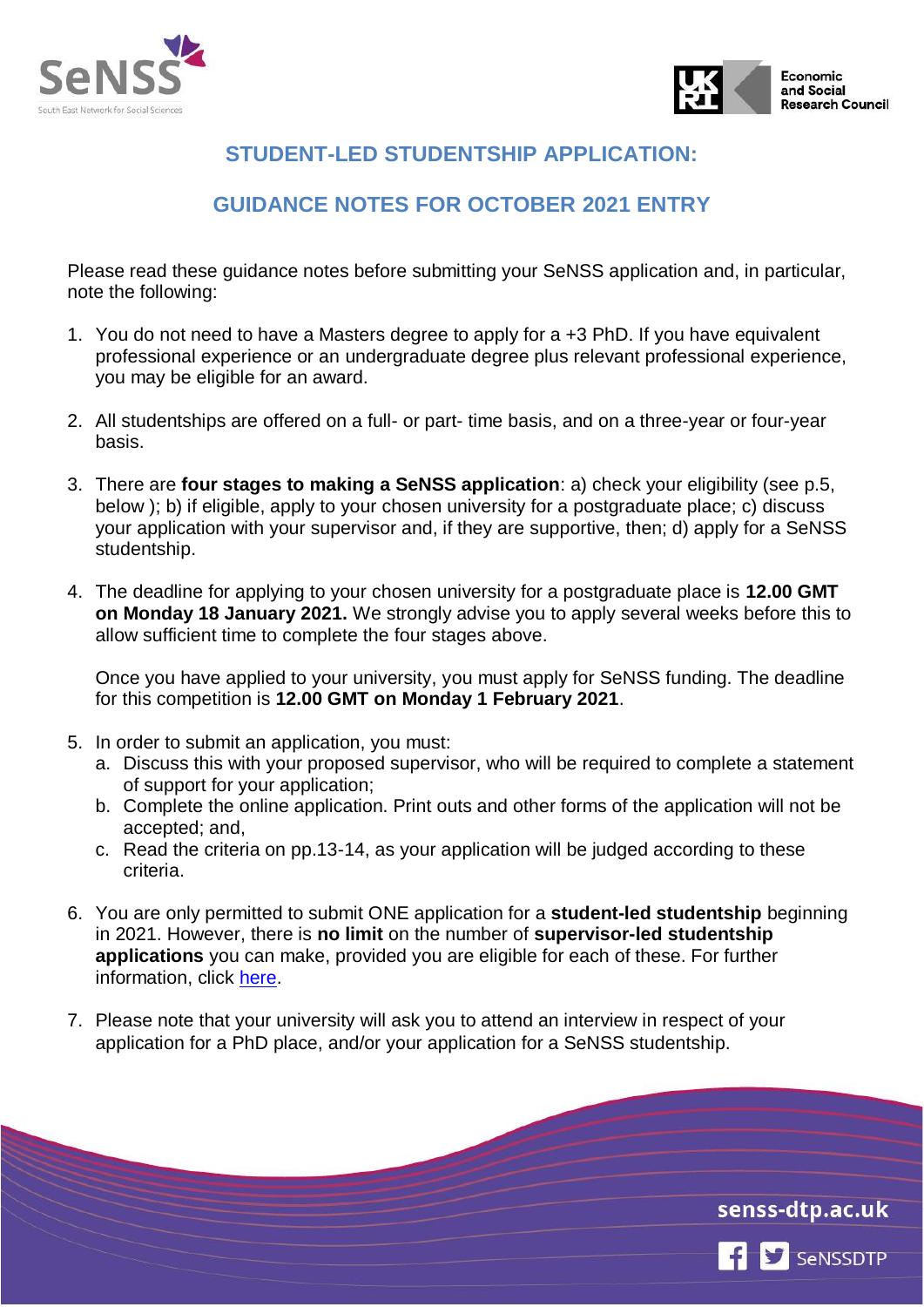# **Contents**

| 1. |      |                                                                                       |  |
|----|------|---------------------------------------------------------------------------------------|--|
| 2. |      |                                                                                       |  |
|    |      | If you are applying for both a student-led and a supervisor-led studentship, you will |  |
|    |      |                                                                                       |  |
|    | 1.1. |                                                                                       |  |
|    | 1.2. |                                                                                       |  |
|    | 1.3. |                                                                                       |  |
|    | 1.4. |                                                                                       |  |
|    | 1.5. |                                                                                       |  |
| 2. |      |                                                                                       |  |
|    |      |                                                                                       |  |
|    | 1.1. |                                                                                       |  |
|    | 1.2. |                                                                                       |  |
|    | 1.3. | Applying for a SeNSS studentship if you have already started your PhD8                |  |
|    | 1.4. | The SeNSS compliant 2+2 or +4 degree you plan to study for  8                         |  |
|    | 1.5. |                                                                                       |  |
|    | 1.6. |                                                                                       |  |
|    | 1.7. |                                                                                       |  |
|    |      |                                                                                       |  |
|    | 2.1. | Research projects which use advanced quantitative methods (AQM)  10                   |  |
|    | 2.2. |                                                                                       |  |
|    | 2.3. |                                                                                       |  |
|    | 2.4. |                                                                                       |  |
|    | 2.5. |                                                                                       |  |
|    | 2.6. |                                                                                       |  |
|    | 2.7. |                                                                                       |  |
|    |      |                                                                                       |  |
|    | 3.1. |                                                                                       |  |
|    | 3.2. |                                                                                       |  |
|    | 3.3. |                                                                                       |  |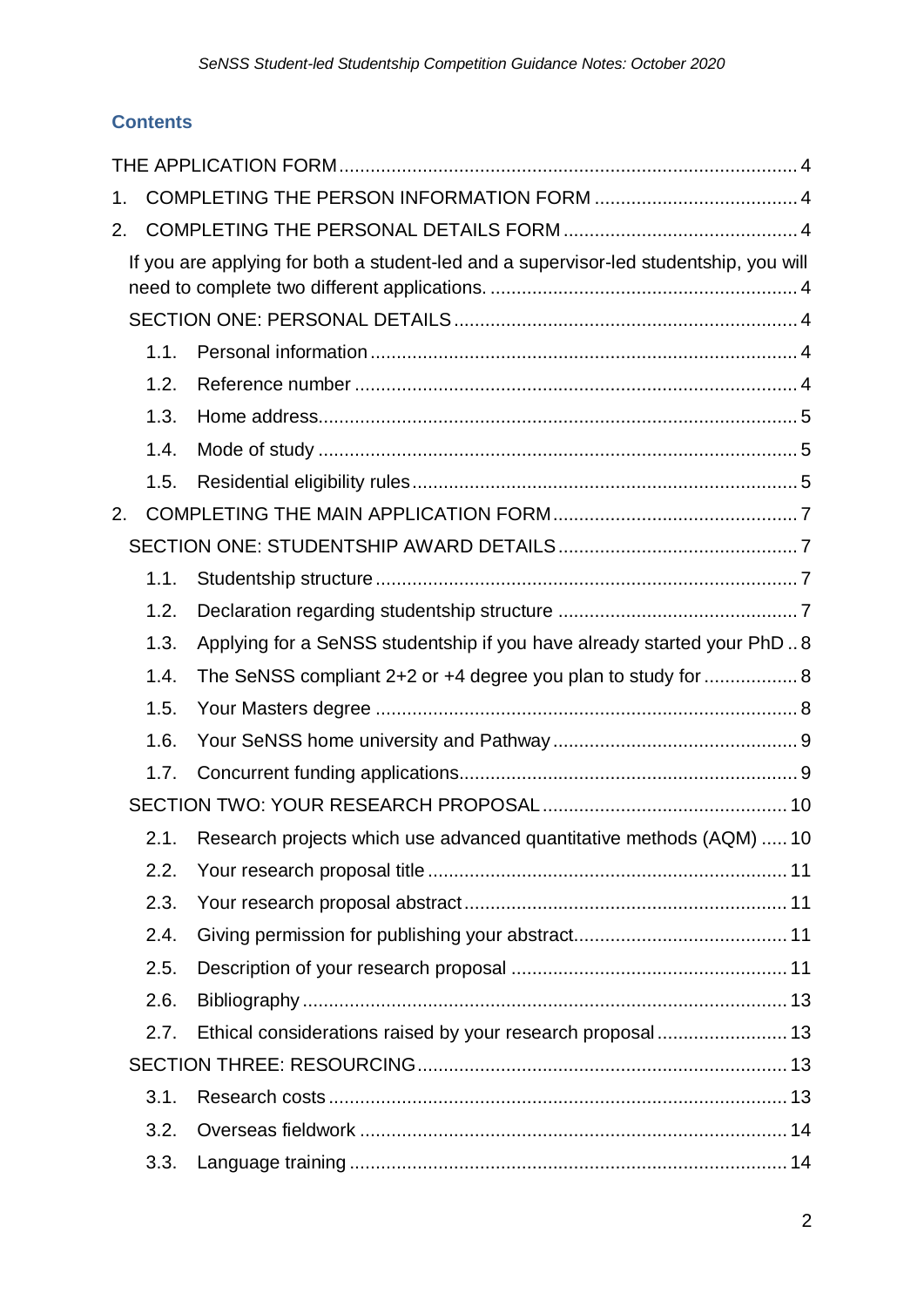| SECTION FOUR: COLLABORATIVE STUDENTSHIP DETAILS 15     |  |
|--------------------------------------------------------|--|
|                                                        |  |
|                                                        |  |
|                                                        |  |
|                                                        |  |
| SECTION SIX: YOUR PAST RESEARCH METHODS TRAINING 16    |  |
|                                                        |  |
|                                                        |  |
|                                                        |  |
|                                                        |  |
|                                                        |  |
| SECTION NINE: CONSULTING YOUR SUPERVISORY TEAM  19     |  |
|                                                        |  |
|                                                        |  |
| ONCE YOU HAVE COMPLETED THE APPLICATION FORM  20<br>5. |  |
|                                                        |  |
|                                                        |  |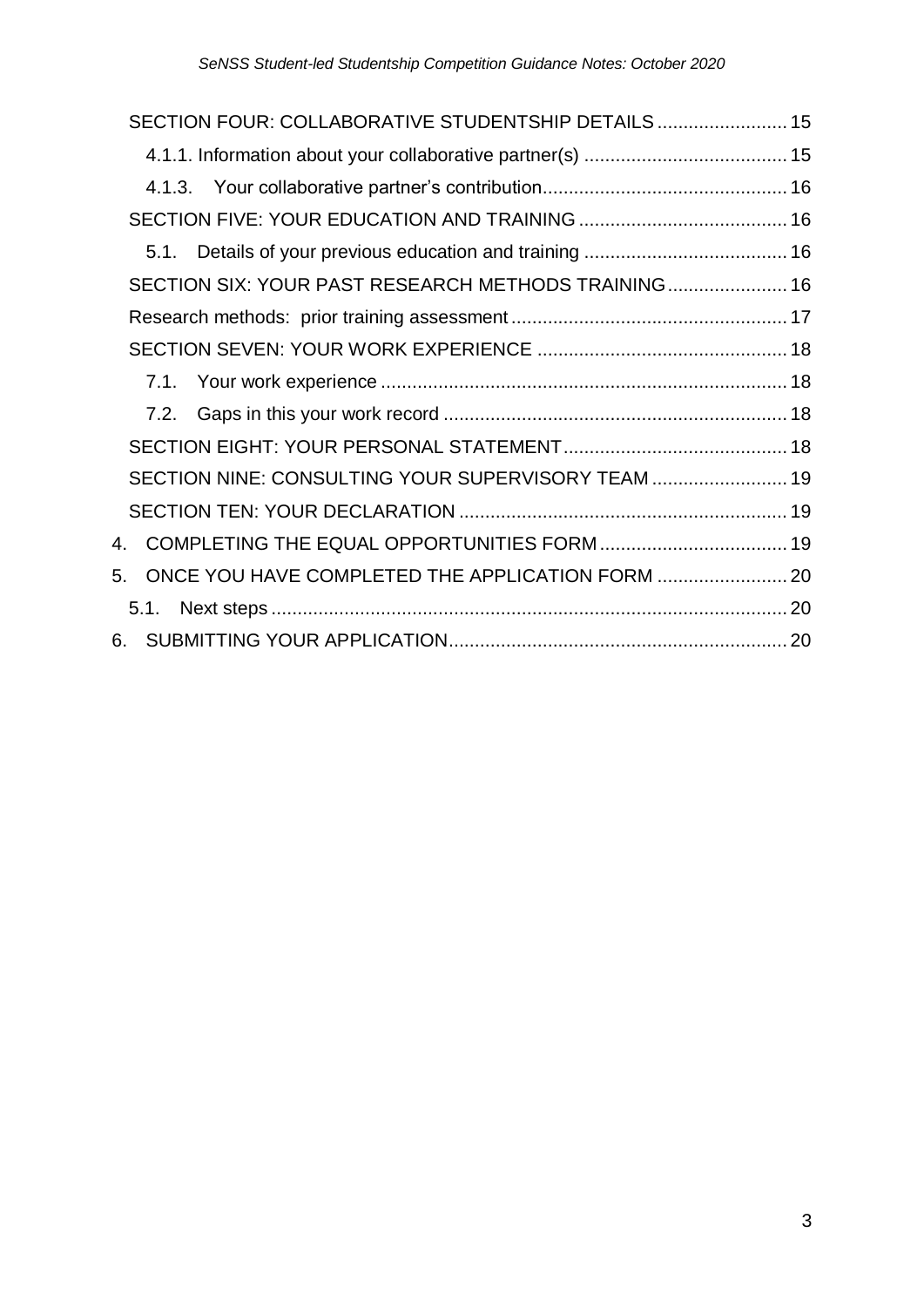### <span id="page-3-0"></span>**THE APPLICATION FORM**

There are four forms to be completed:

- 1) The personal information form;
- 2) The personal details form;
- 3) The application form; and,
- 4) The equal opportunities form.

Because the forms must cover various scenarios (for example, whether you are a Home or International student, whether you are studying for a  $+3$ , a  $1+3$ , a  $2+2$  or a +4 etc.), you will be directed to different questions depending on your answers to these questions. Where this occurs, we indicate this with *highlighted text*.

### <span id="page-3-1"></span>**1. COMPLETING THE PERSON INFORMATION FORM**

This very brief form must be completed at the beginning of the application process, as we are required by law to obtain your consent before we can ask you to share any of your personal information with us.

#### <span id="page-3-2"></span>**2. COMPLETING THE PERSONAL DETAILS FORM**

Please indicate which kind of award you are applying for:

- A **[student-led studentship](https://senss-dtp.ac.uk/apply)**: you come up with your own research proposal; or,
- A **[supervisor-led collaborative studentship](https://senss-dtp.ac.uk/applying-for-a-senss-collaborative-studentship)**: a supervisor comes up with a research question, identifies a collaborative partner to work with them on it, and then SeNSS funds a student to work on this project and join this team.

<span id="page-3-3"></span>If you are applying for both a student-led and a supervisor-led studentship, you will need to complete two different applications.

## <span id="page-3-4"></span>**SECTION ONE: PERSONAL DETAILS**

#### <span id="page-3-5"></span>**1.1. Personal information**

If your surname has changed since birth for any reason (e.g. marriage), please could you include both your surname at birth and your current surname, as it is written on official documents such as your passport or identity document.

#### <span id="page-3-6"></span>**1.2. Reference number**

Please create a unique application reference number. This should start with the first letter of your first name, followed by the first four letters of your surname, plus the code for your home university, plus the code for your Pathway.

#### **Home university codes:**

- $\bullet$  City, University London = City
- $\bullet$  University of East Anglia = UEA
- $\bullet$  University of Essex = Ess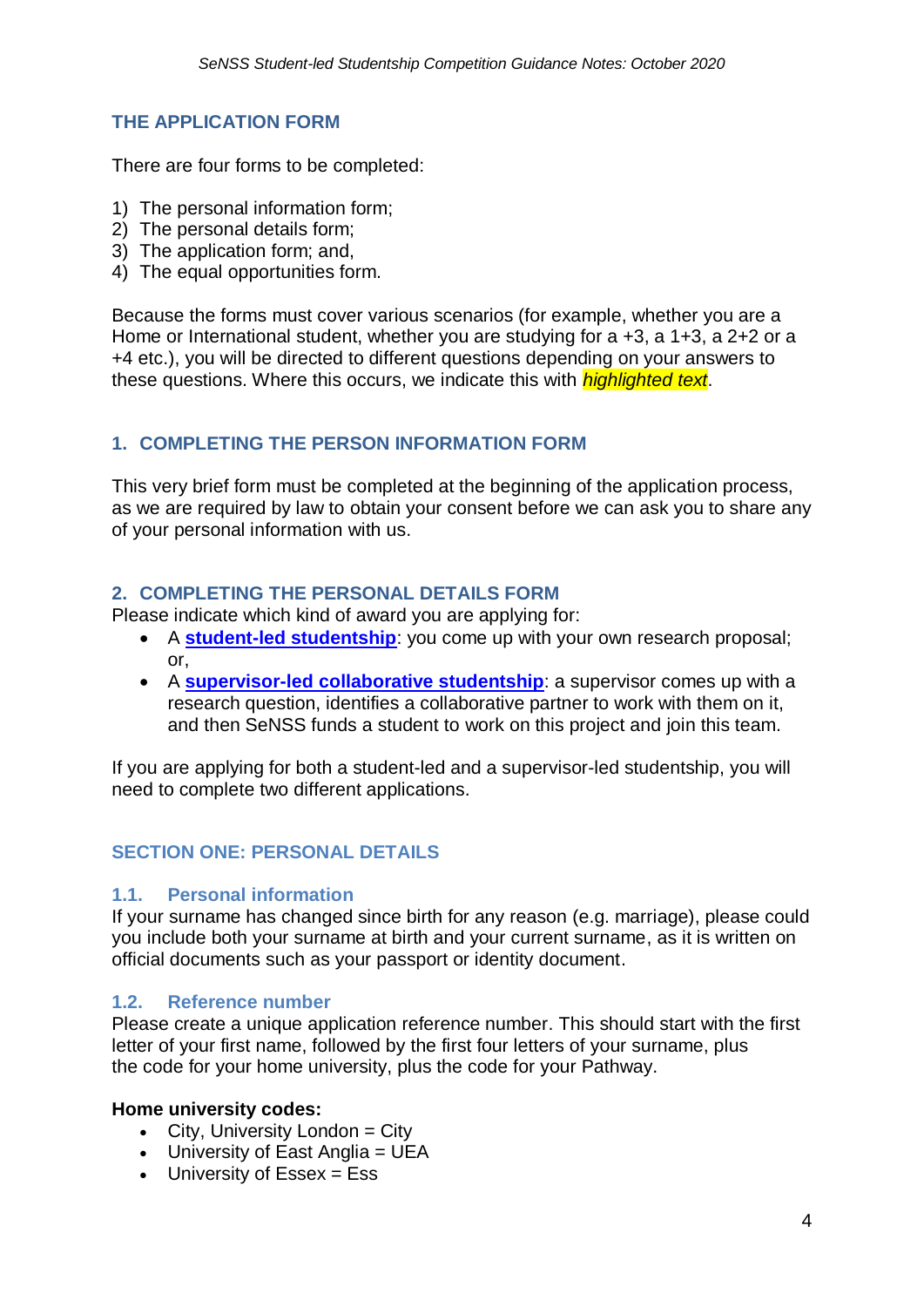- Goldsmiths, University of London = Gold
- $\bullet$  University of Kent = Kent
- University of Reading = Read
- $\bullet$  University of Roehampton = Roe
- Royal Holloway, University of London = RHUL
- University of Surrey = Surr
- University of Sussex = Suss

#### **Pathway codes:**

- Business and Management Studies = BusMan
- Development Studies = Dev
- $\bullet$  Economics = Econ
- $\bullet$  Education = Edu
- $\bullet$  Human Geography = HGeo
- $\bullet$  Linguistics = Ling
- Politics and International Relations = Pol
- Psychology =  $P$ sych
- Science, Technology, and Sustainability Studies = STS
- Social Anthropology = SocA
- Social Work and Social Policy = SWSP
- Socio-Legal Studies = SocLeg
- $\bullet$  Sociology = Socio

For example, John Smith attending the University of Essex in the Sociology Pathway would have a reference of: **JSmitEssSocio**;

*and*

Aaleyah Abidi attending the University of Sussex in the Development Studies Pathway would have a reference of: **AAbidSussDev.**

## <span id="page-4-0"></span>**1.3. Home address**

Please provide your home address at the point of application. That is, the address at which you are ordinarily resident during most of the year.

## <span id="page-4-1"></span>**1.4. Mode of study**

SeNSS offers both full-time and part-time study. Please indicate which you prefer.

## <span id="page-4-2"></span>**1.5. Residential eligibility rules**

Everyone, regardless of where they live, or their nationality/citizenship, is eligible to apply for these studentships (so long as you also meet the academic eligibility requirements).

However, we are **limited [by the ESRC](https://www.ukri.org/files/international-eligibility-implementation-guidance-for-tg-holders/)** to awarding approximately 10-12 studentships to international applicants each year (30% of the total number of studentship awards we make), and there may be **fees implications** for these applicants. That is, the ESRC pays students' fees at a rate of £4,425 p.a., whereas the international fee rate charged by most universities is around £15,000 p.a. SeNSS universities are yet to decide whether they will waive the difference (approximately £8,500 p.a.), meaning that international applicants will not be asked to pay any fees, or whether international applicants will be asked to fund this difference themselves. SeNSS universities will decide on this in December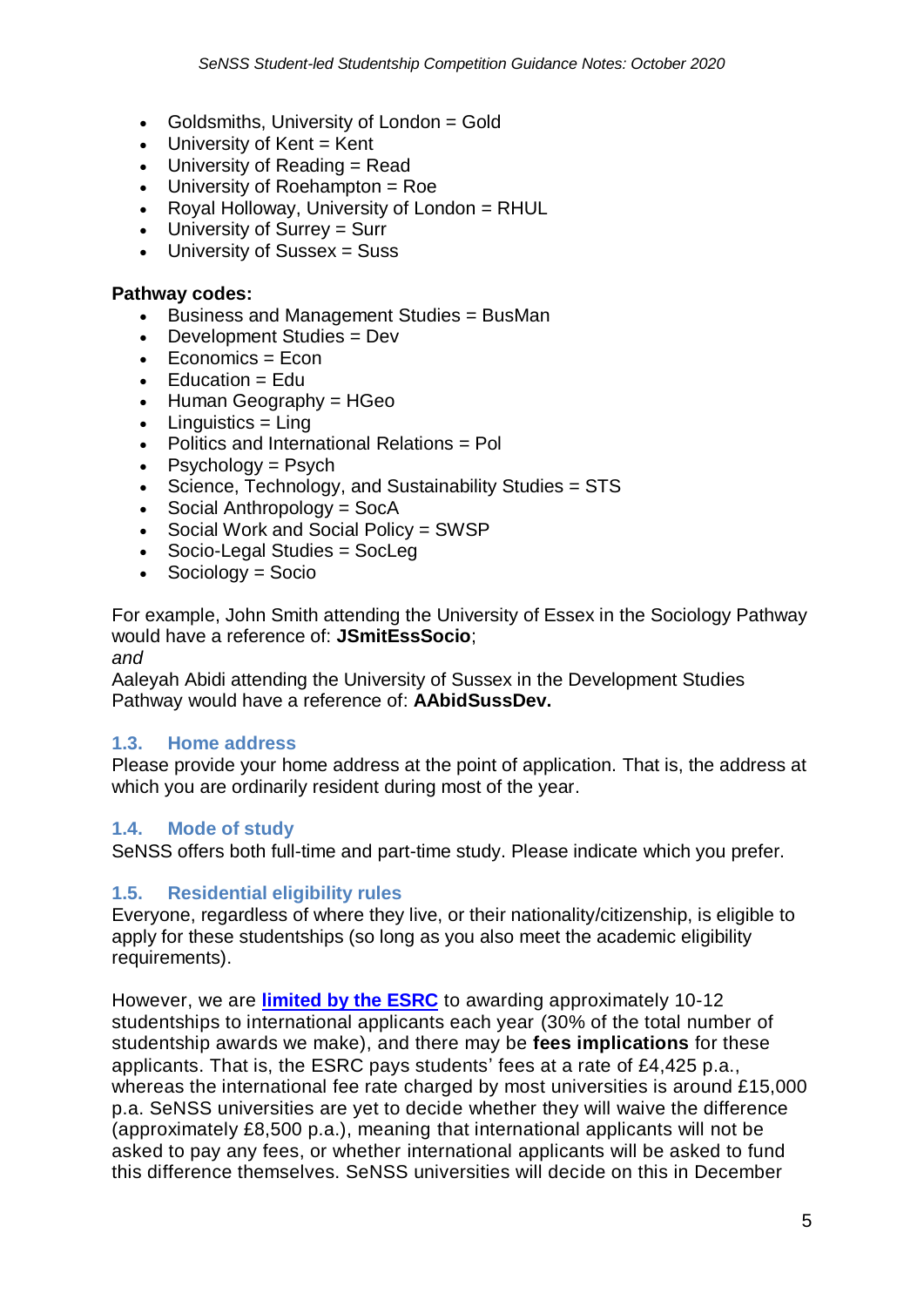2020, after which we will post this information on our website as well as update these guidance notes.

You must check your residential status, as you will need to indicate whether you are a **home** or an **international** applicant.

To be a **home** student, you must meet the following criteria:

- Be a UK national (meeting residency requirements), or
- Have settled status, or
- Have pre-settled status (meeting residency requirements), or
- **Have indefinite leave to remain or enter.**

If you do not meet any of the criteria above, you are classed as an **international student**.

If you have any questions about your residential status, please contact your chosen university's SeNSS Administrative Lead.

All successful applicants, whether home or international, will be awarded a **full SeNSS ESRC-funded studentship award**, which includes the following for the duration of the award:

- your University tuition fees:
	- o **home students**: these are paid in full directly to your University, and you will not be required to pay anything towards these fees;
	- o **international students**: as noted, the ESRC pays students' fees at a rate of £4,425 p.a., whereas the international fee rate charged by most universities is around £15,000 p.a. SeNSS universities are yet to decide whether they will waive the difference (approximately £8,500 p.a.), meaning that international applicants will not be asked to pay any fees, or whether international applicants will be asked to fund this difference themselves. SeNSS universities will decide this in December 2020, after which we will post this information on our website and update these guidance notes;
- a tax-free maintenance stipend to pay your living costs: this is currently set at £15,285 per year. For those studying at universities based in London, there is an additional £2,000 per year paid as London Weighting, given that the cost of living is higher for those living in London. **If you are not studying at a London-based University, but still choose to live in London, you will not receive the London Weighting payment**;
- you will also be eligible to apply for other funding, including:
	- $\circ$  research training support grant funds of up to £750 per year; and,
	- o funding for overseas fieldwork, overseas institutional visits, language training, and placements/internships etc.

Please note that you cannot hold a SeNSS studentship and another scholarship at the same time, except in exceptional circumstances. If you have been, or will be, offered another scholarship, please immediately contact your SeNSS Administrative Lead to discuss this.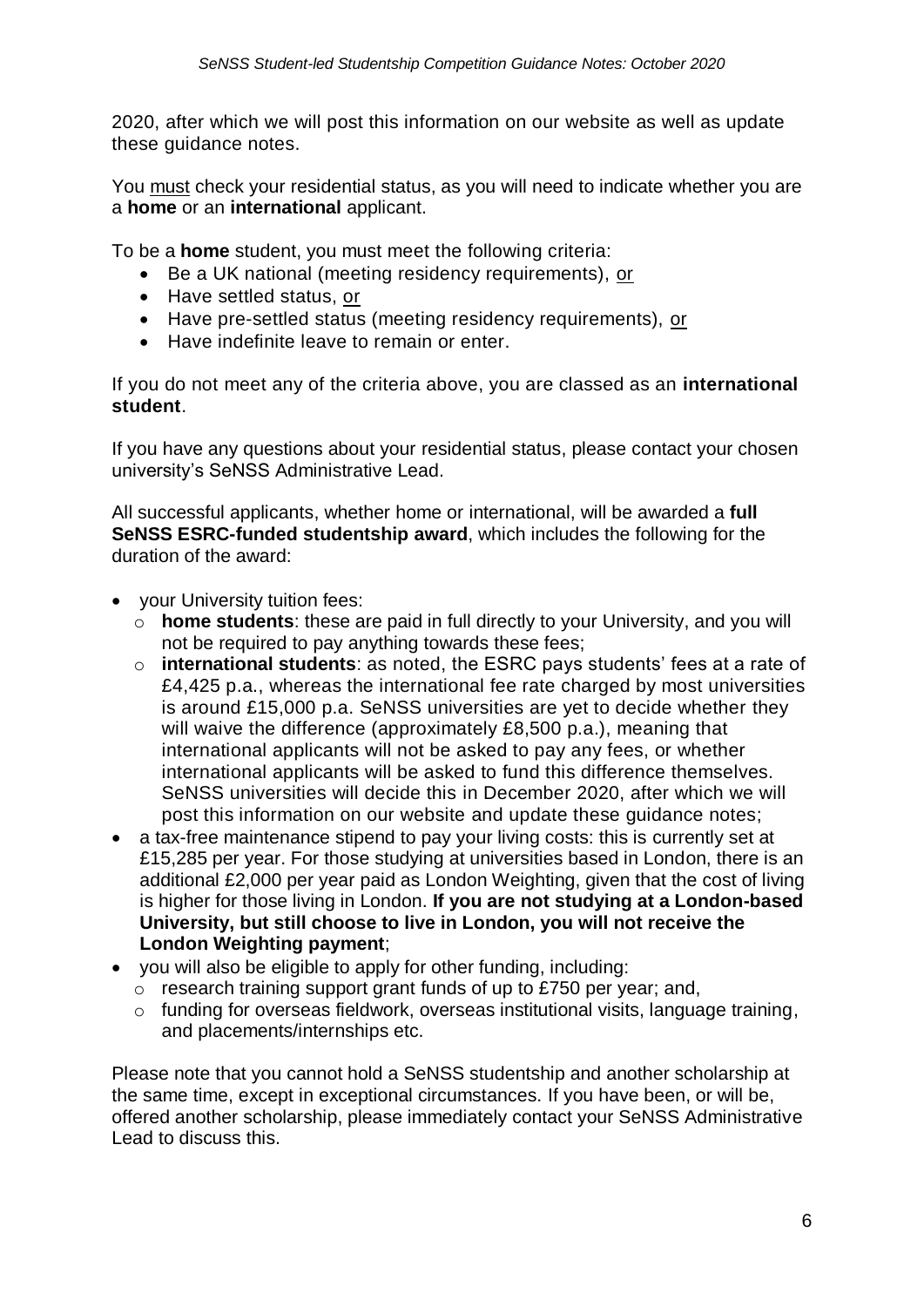*\*\*\* Once you have completed this form, please click on the green submit button at the bottom of the screen. \*\*\**

## <span id="page-6-0"></span>**2. COMPLETING THE MAIN APPLICATION FORM**

#### <span id="page-6-1"></span>**SECTION ONE: STUDENTSHIP AWARD DETAILS**

### <span id="page-6-2"></span>**1.1. Studentship structure**

*This section applies to all applicants. However, depending on the structure of studentship you are applying for, you will be directed to different questions on the application form.*

SeNSS offers the following studentship structures:

- **+3 studentship**: this consists of a three-year PhD;
- **1+3 studentship:** this comprises an integrated one-year Masters degree and a three-year PhD.;
- **2+2 studentship:** this consists of a longer Masters programme followed by a shorter PhD programme; and,
- **+4 studentship**: this comprises both core and advanced training within the PhD programme.

#### **All Pathways offer 1+3 and +3 studentships**. However:

- **2+2 studentships** are only offered by the Economics, and Politics and International Relations Pathways.
- **+4 studentships** may be offered by the following Pathways: Business and Management Studies, Economics, Education, Human Geography, Politics and International Relations, some sub-Pathways within Science, Technology, and Sustainability Studies, Socio-Legal Studies, and Sociology.

## <span id="page-6-3"></span>**1.2. Declaration regarding studentship structure**

#### *This question applies to all applicants.*

Please note that, if SeNSS determines that you have not already met the majority of the ESRC's core research methods training requirements, you may be offered a different award structure from the one for which you applied. The decision regarding which structure of studentship you may be offered will be based on evidence provided in the past research methods training section of this application form (see **Q6**, below).

- If you are applying for a +3, 2+2 or +4 award, you will be directed to **Q1.3***.*
- **•** If you are applying for a 1+3 award, you will be directed to **Q1.5***.*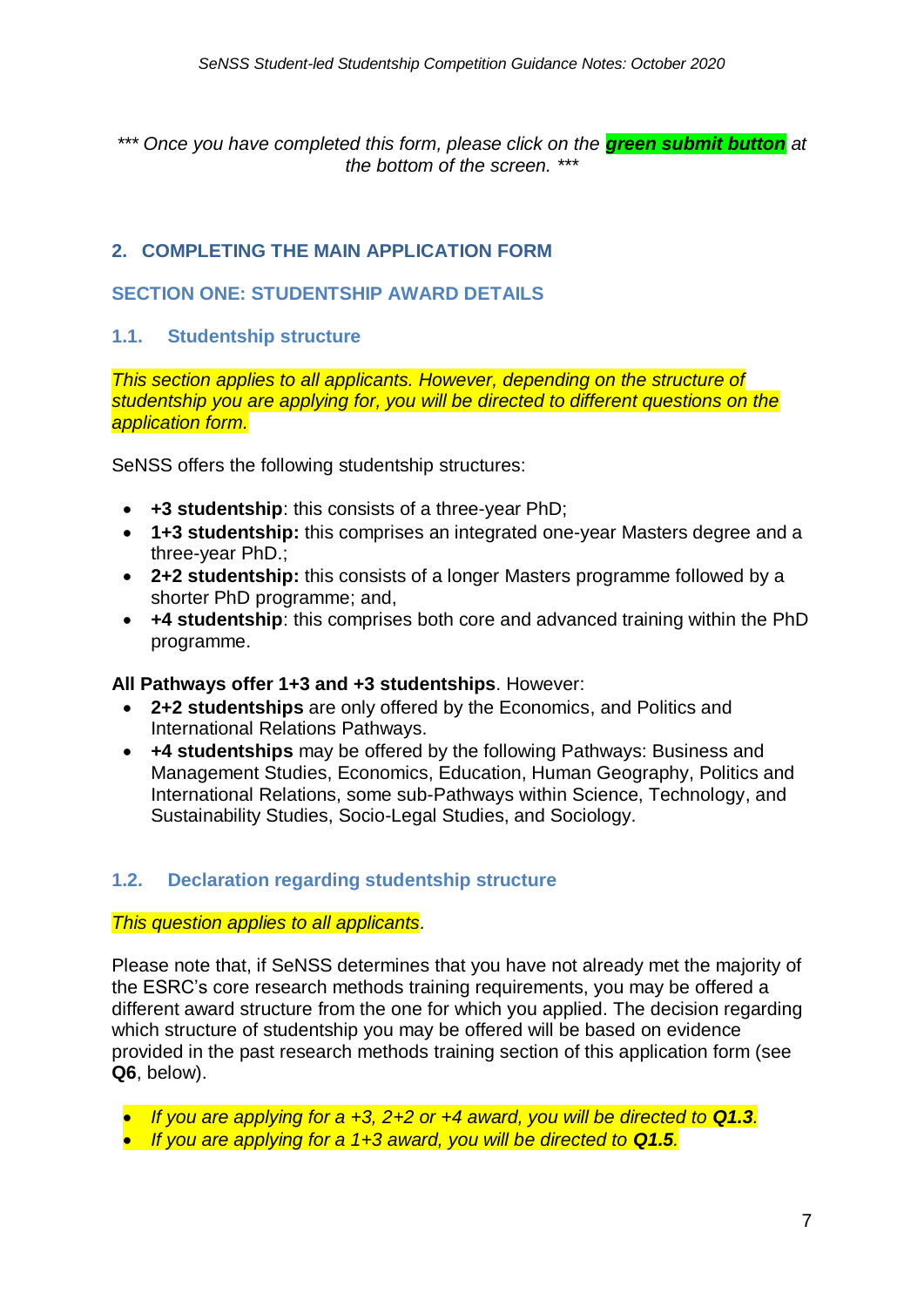#### <span id="page-7-0"></span>**1.3. Applying for a SeNSS studentship if you have already started your PhD**

#### *This question only applies to those applying for a +3, 2+2 or +4.*

You may apply for a studentship **even if you have already begun your PhD,**  provided that, at the start of your award in October 2021, you meet the following requirements:

- you have **at least 50% of your period of study remaining** (excluding your 'writing up' period); AND
- your degree structure is either a +**3 studentship, a 2+2, or a +4 studentship**.

For example, if you have been registered for your +3 PhD for one year of a full-time PhD at the point at which the studentship would commence, you would be eligible to apply for 2 years of further funding. If you have already been registered for 2 years at this point, you are not eligible for funding.

If your application is successful, you will receive funding for the remainder of your studies. However, you may only apply for funding for the remaining period of your studies if you are already studying at one of the SeNSS universities, and your current research project falls into one of the 13 SeNSS Pathways. If you have already started a 2+2 or a +4 PhD, your degree must be on the [SeNSS compliant](https://admin30198.wixsite.com/compliance/phd-compliance)  [PhD list,](https://admin30198.wixsite.com/compliance/phd-compliance) or you will not be eligible for funding (see below).

*If you are doing a 2+2 or +4, your next question is Q1.4. If you are doing a 1+3, your next question is Q1.5. If you are doing a +3, your next question is Q1.6.*

#### <span id="page-7-1"></span>**1.4. The SeNSS compliant 2+2 or +4 degree you plan to study for**

*This question only applies to those applying for a 2+2 or +4.*

Please consult the [SeNSS compliant PhD list](https://admin30198.wixsite.com/compliance/phd-compliance) to obtain the full programme name and reference number of the compliant degree you plan to study for.

*Your next question is Q1.6.*

<span id="page-7-2"></span>**1.5. Your Masters degree**

*This question only applies to those applying for a 1+3.*

*1.5.1. The SeNSS compliant Masters you plan to study for*

You may only apply for a Masters judged by SeNSS to be compliant with ESRC training outcomes, and offered by your chosen university.

In order to find out whether the Masters you want to take is compliant, please view the [SeNSS compliant Masters list.](https://admin30198.wixsite.com/compliance)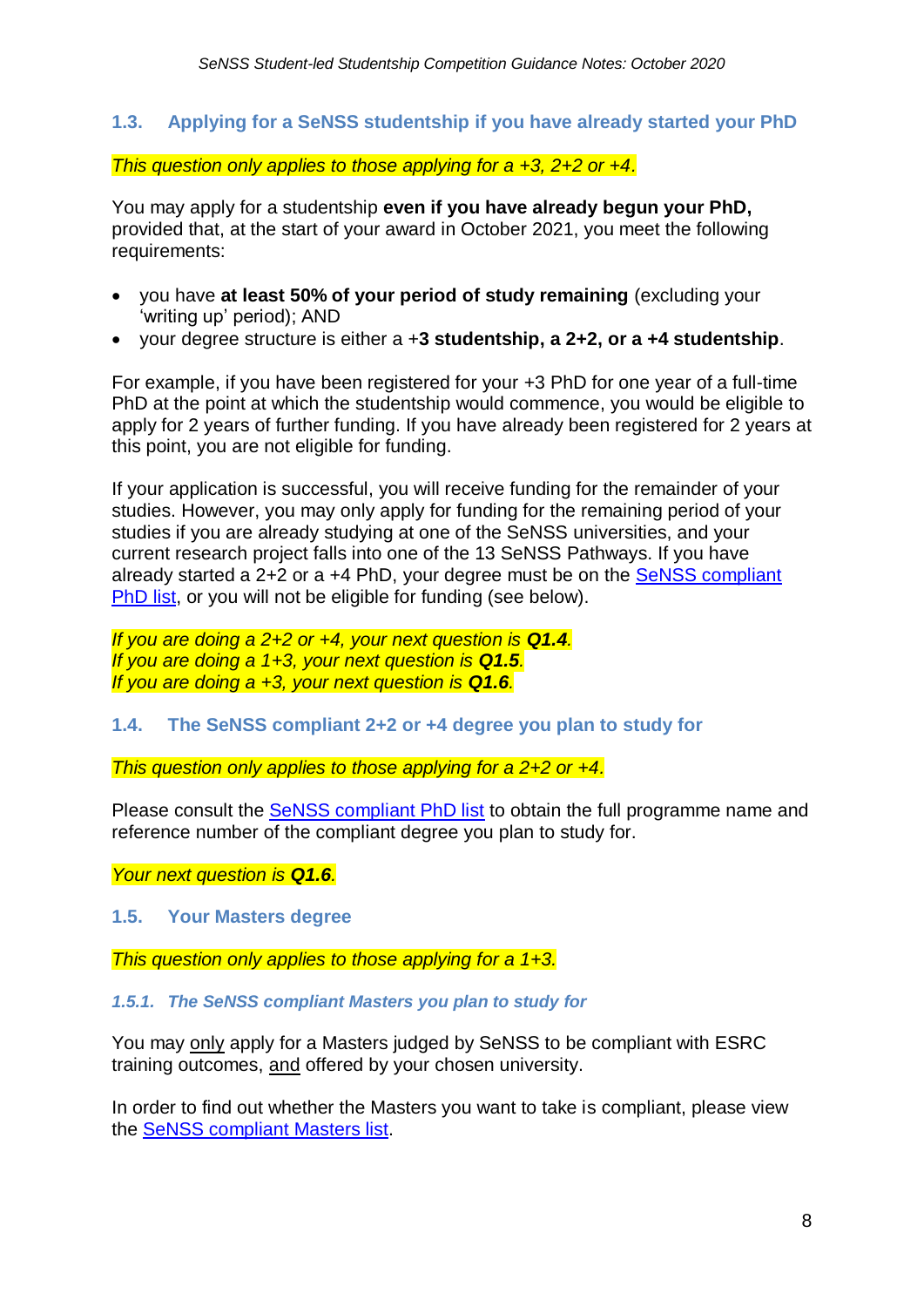Here, you will find an Excel spreadsheet containing all the Masters degrees from all ten SeNSS universities which have been judged compliant. Please provide the SeNSS reference number for your intended Masters degree, which appears in the first column of the spreadsheet, e.g. "m001".

Please ensure that you enter the Masters programme name exactly as contained in the spreadsheet, in your application form, as there are many degrees with similar names. This is the name in the second column of the spreadsheet, e.g. "MRes Social Science Research Methods".

#### *1.5.2. Studying for a Masters degree at a different institution from where you plan to study for your PhD*

You are expected to complete your Masters and PhD at the same university. It is only in exceptional circumstances that you will be permitted to study for these at different SeNSS universities. If you need to split these studies between two universities, please explain the exceptional circumstances that necessitate this split.

If you plan to study for your Masters at a different SeNSS university, you will need to discuss this very early on with both your proposed supervisor and your chosen university's SeNSS Administrative Lead which, in this case, will be the supervisor and the lead at the university at which you plan to study at for your +3. Additional time will be required to organise this split between institutions, assuming it is possible.

### <span id="page-8-0"></span>**1.6. Your SeNSS home university and Pathway**

#### *This question applies to all applicants.*

Please identify the [SeNSS university](https://senss-dtp.ac.uk/senss-universities) at which you propose to study - this will become your "home" university. You are only permitted to make **one application in the student-led competition to one SeNSS university.**

Please identify the Pathway your research topic falls under. A full list of the 13 Pathways SeNSS offers is available [here.](https://senss-dtp.ac.uk/senss-pathways) If your proposal does not come within one of these, you will not be eligible for funding. SeNSS strongly encourages applications which are inter- or multi-disciplinary, so please identify any other disciplines which are covered by your topic.

#### <span id="page-8-1"></span>**1.7. Concurrent funding applications**

#### *This question applies to all applicants.*

Please indicate whether you are also applying for any other funded studentship at any other university or any other studentship funded by UKRI (the umbrella body for all UK Research Councils).

Please note: this is for information only, and **will not prejudice your application to SeNSS in any way**.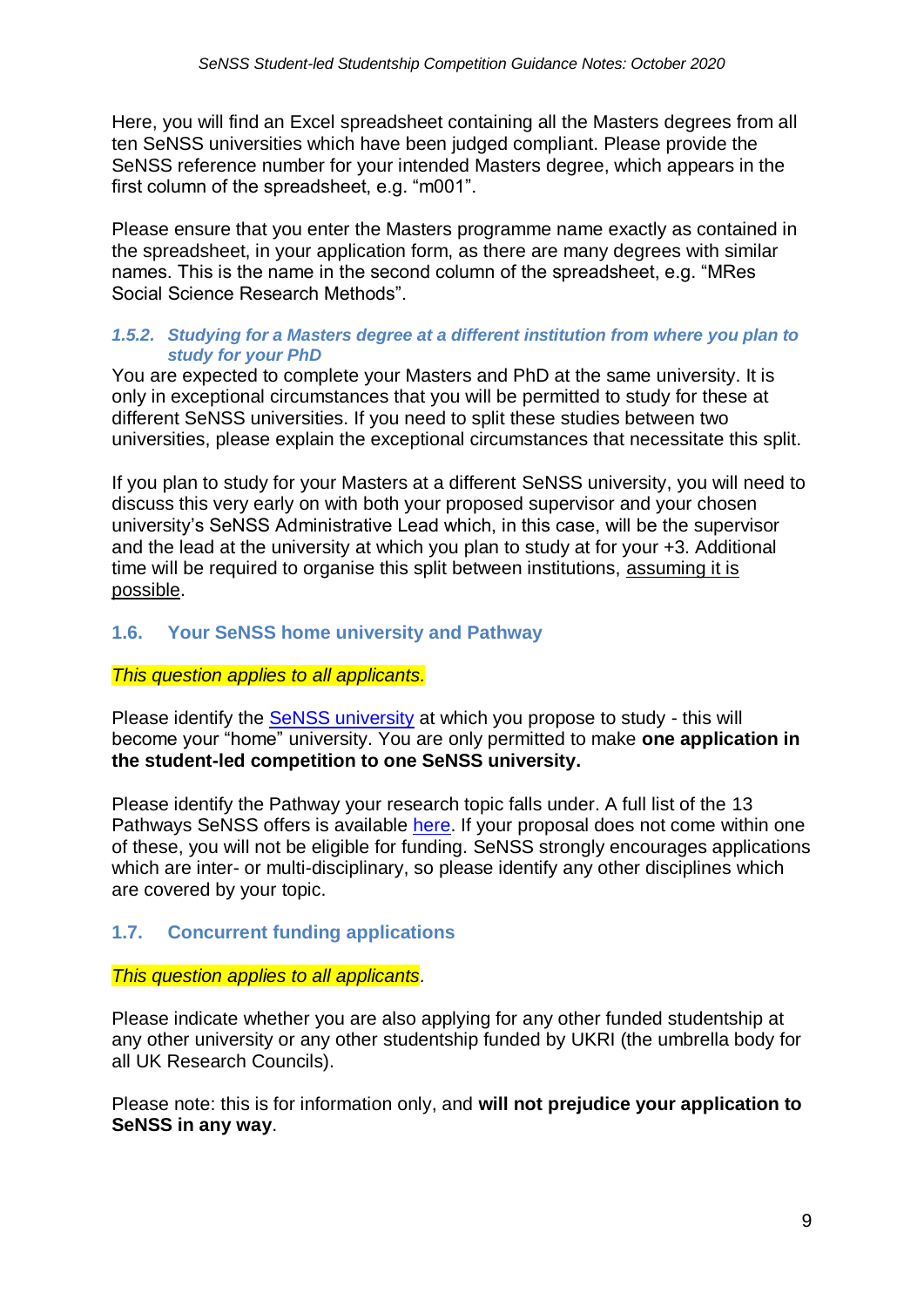## <span id="page-9-0"></span>**SECTION TWO: YOUR RESEARCH PROPOSAL**

#### *This section applies to all applicants.*

**You must discuss your research proposal with your primary supervisor before submitting your application form**. You will be asked to confirm in Section 9 of your application form that you have done this.

**However, it is your responsibility to write your own research proposal, that is, it must not be written by anyone else, such as your supervisor.** Past experience shows that it can be easy to detect a proposal that has been written, or even partly written, by a supervisor rather than the applicant. If this appears to be the case, your proposal may receive a lower score, or may be excluded from the competition altogether.

You should approach your proposal as an opportunity to show that you have begun to explore an important area of study, and that your research has the potential to challenge and develop that area. It is also important to demonstrate that you can express your ideas in clear and precise English, in such a way that someone who is an academic, but not a specialist in your subject area, can understand.

<span id="page-9-1"></span>**2.1. Research projects which use advanced quantitative methods (AQM)** SeNSS offers one AQM-badged studentship each year. To be eligible, you must show that your project meets one of the following three ESRC criteria:

**Evidence that your research proposal is AQM-based**: you must describe the relevance of particular AQMs to the main research questions presented in the proposal and demonstrate how AQMs are vital to exploring your research question. This should include information about the kind of quantitative methodology and analysis that you intend to focus on, your current level of proficiency in core and advanced quantitative methods, and how your advanced skills are intended to be developed through training, and then used to address problems in new or innovative ways.

**Evidence that the use of large data sets is central to your research proposal**: you must describe the existing data sets that you intend to use in your research, including at least one ESRC-funded data resource or infrastructure (these are outlined in the [AQM-Steered Studentship guidance document\)](https://senss.fluidreview.com/pm/resource/eyJoZnJlIjogOTUwNjc0MTEsICJ2cSI6IDE1Mzg3OX0/). You must explain why these datasets are the best ones available to address your research questions / hypotheses. This should include some reference to whether or how far your proposed research will build on existing analyses using such data sets, and the capacity of your work to use under-exploited data sets. As appropriate, evidence of your past experience of using large datasets, or a training plan to equip you with the relevant technical skills, should be outlined.

**Evidence that big data and associated data analysis skills are central to your research proposal**: you must explain why big data approaches are particularly suited to the research questions / hypotheses you have listed in your proposal and why and how these approaches enhance and/or are complementary to more traditional sources of data. You must describe your current proficiency in core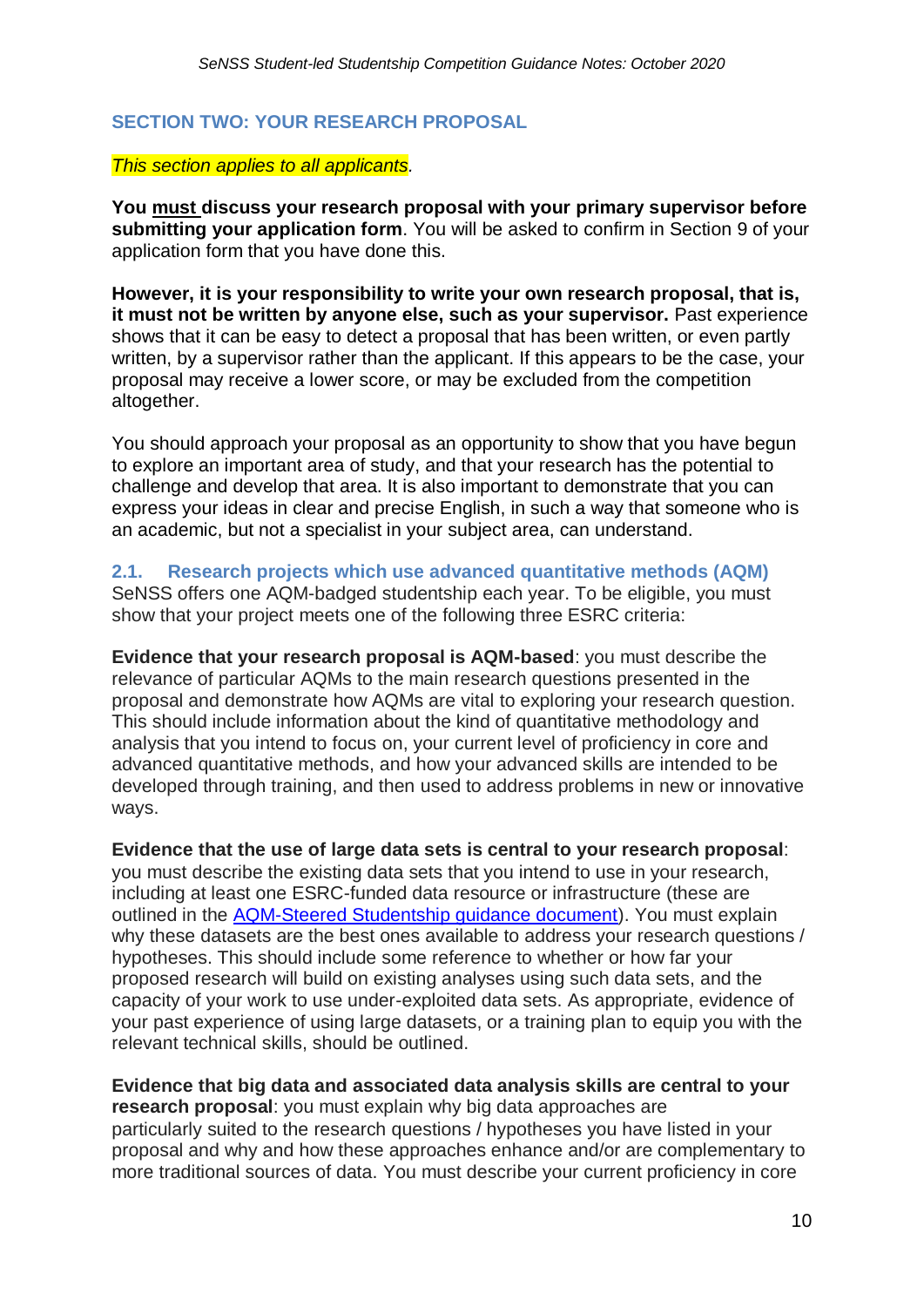and advanced data skills, and how your advanced skills are intended to be developed through training to support this project. If you plan to develop new and/or enhanced methods of analysis for such data, you must describe how you will do this, and what the impact of these new or enhanced methods will be.

## <span id="page-10-0"></span>**2.2. Your research proposal title**

Please state the title of your proposed research project (or your current PhD title, if you have already begun your studies). Your title must be no more than **150 characters, including spaces between words and punctuation.**

## <span id="page-10-1"></span>**2.3. Your research proposal abstract**

Please provide an abstract, or summary, of your research proposal. **This is limited to a maximum of 4,000 characters, including spaces between words and punctuation**. This should be a complete but concise description of your research proposal, written in such a way that a non-specialist reader will quickly be able to ascertain the purpose of your research project. Please note that SeNSS panellists who will be assessing your application may not be experts in your disciplinary area.

## <span id="page-10-2"></span>**2.4. Giving permission for publishing your abstract**

If you are awarded a studentship, your full research abstract will be made public by the ESRC via UKRI's Gateway to Research. This is a condition of all studentship awards. If you are not happy for the version you provided in Q2.3 to be made public (for example, if you wish to protect your intellectual property), you will be offered the opportunity to provide a second version of your abstract that you are happy to see made public.

## <span id="page-10-3"></span>**2.5. Description of your research proposal**

**There is a strict limit of 10,000 characters (including spaces between words and punctuation)** for this section. This limit applies to the all the text contained in this text box, that is, to your proposal description, research background and questions, research methods, and schedule of work. This limit of 10,000 characters does not include your title, abstract or bibliography, for which different character limits apply. Please note that the application form does not accept footnotes.

#### **If you exceed this limit, any additional characters will be disregarded by those assessing your application. This may mean that your application does not score as highly as it might have done.**

Your proposal should follow the structure outlined below:

- Description of your research proposal (if your proposal uses advanced quantitative methods (AQM), please ensure you explain this)
- Research background and questions
- Research methods
- Proposed timeline
- Proposed impact

Consider covering the following points in this section:

- the key areas/issues covered by the project, the research problems or questions you intend to address and why;
- the research context within which those problems or questions are located;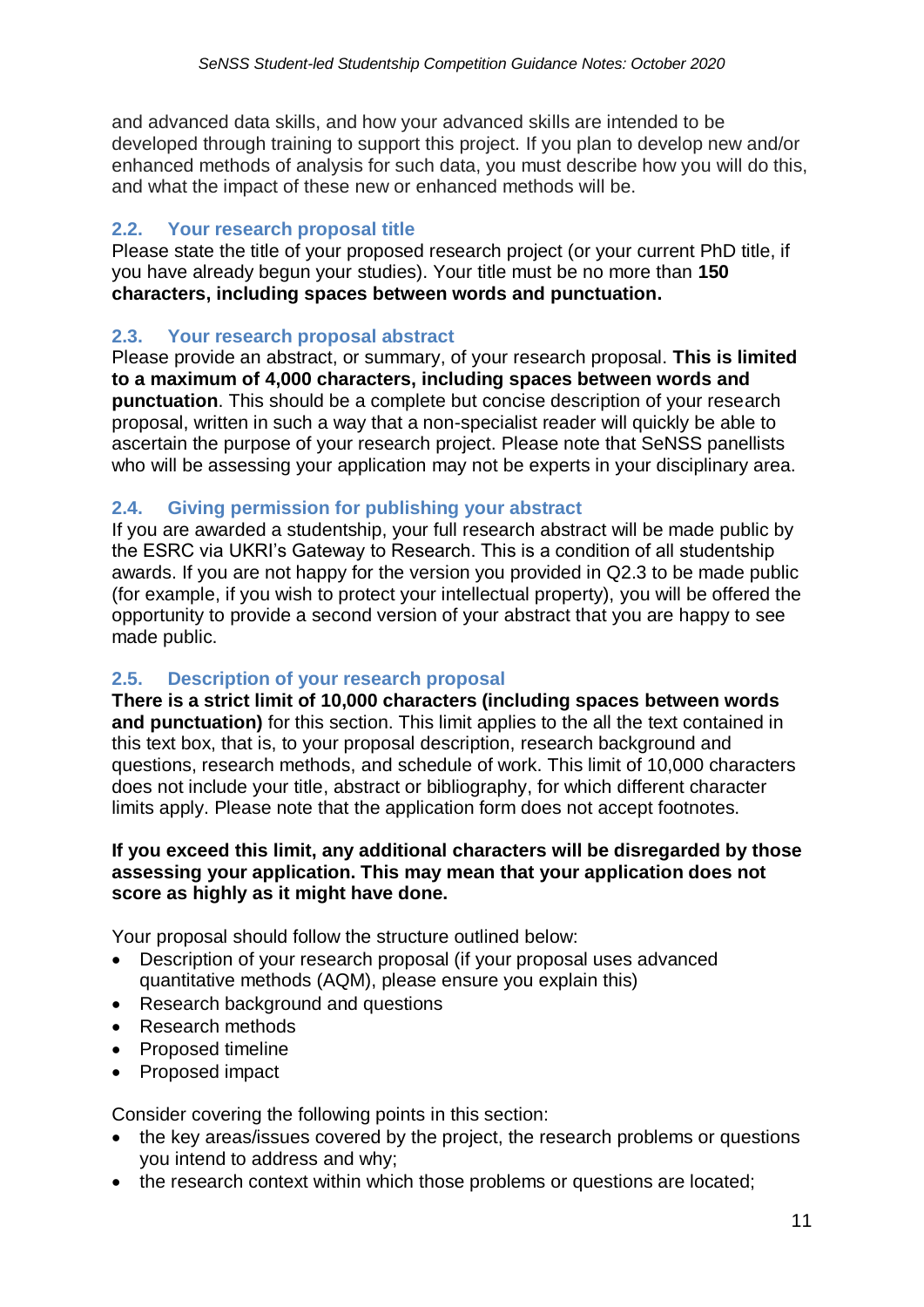- the particular contribution that you hope to make to the existing knowledge and understanding in this area, explaining why your research is important, and noting its relevance to, and potential impact for, non-academic beneficiaries, as appropriate;
- the methods and critical approaches that you plan to use, and the sources for these, if appropriate;
- if your project uses advanced quantitative methods (AQM), please explain which methods it uses, and how it uses them;
- if relevant, how the proposed research relates to what you have studied already (where there is overlap between your Masters dissertation and your doctoral research, you should demonstrate how the project will go further, and state the added value of continuing to research in this area);
- how the research project will develop over the period of the award (e.g. key stages, timetable); and,
- how this research relates to your eventual career aims.
- If you have already begun your doctoral study, indicate the work you have undertaken to date, providing information on main pieces of work completed.

In writing your proposal, please refer to the selection criteria, below, by which your application will be judged.

## **SeNSS STUDENT-LED STUDENTSHIP COMPETITION SELECTION CRITERIA**

The following criteria will be used to assess applications across all pathways and degree formats.

## **Evidence of the quality and feasibility of the proposal (40%)**

This will be based on your outline of your proposed research project, your reasons for pursuing it, and its wider significance. It will also be based on the information supplied by your proposed primary supervisor. SeNSS assessors will be looking for evidence of your ability to design and conduct a strong research project, a coherent and well thought-out research plan, a strong awareness of the place of your research within the current field, and potential impact. Reference will be made to your personal statement, as contained in your application, as well as your supervisor's supporting statement.

### **Evidence that you are well-prepared for your proposed research and future career (40%)**

This will be based on your description of how your previous experience (academic and/or professional) has prepared you for postgraduate study and research. Reference will be made to the degree transcripts and module marks you have provided, as well as your supervisor's supporting statement.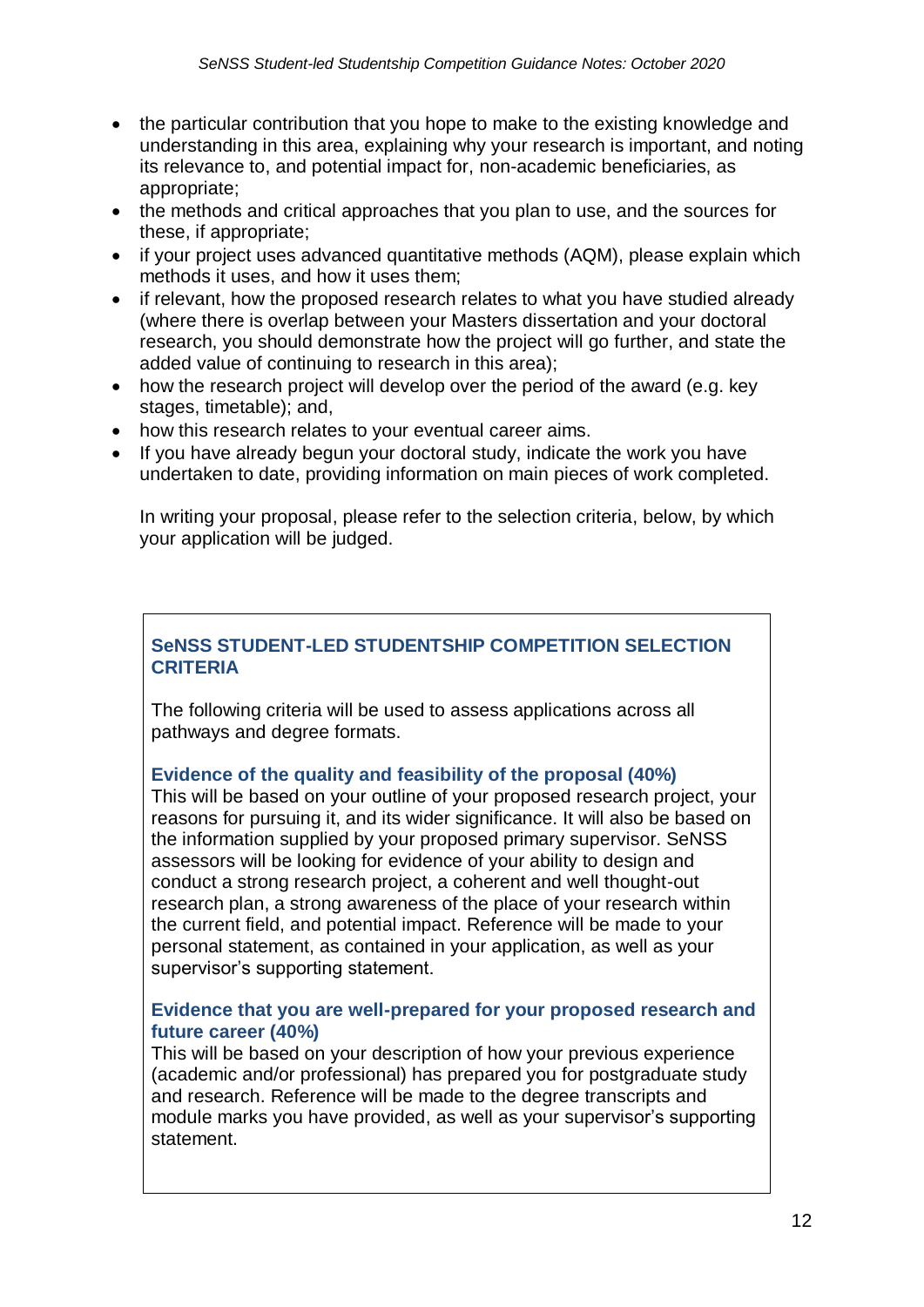### **Evidence of the suitability of the proposed supervision and training (20%)**

This will be based on your proposed supervisors' research areas, knowledge and expertise in relation to your proposed project, the individual roles of the proposed supervisory team, your identified training needs and suggested ways of meeting those training needs. Reference will primarily be made to the information provided by your proposed primary supervisor which should, in turn, reflect on the expertise brought to your project by your second supervisor.

**Please note that all 4-year award applications (1+3, 2+2 and +4) will be assessed in a way that recognises that applicants are likely to have had less training and fewer opportunities to develop a detailed proposed research project than an applicant for a +3 studentship.**

## <span id="page-12-0"></span>**2.6. Bibliography**

Please list the key texts to which you have referred in your research proposal. If there are additional important texts you wish to include, please do so. There is no character limit for this section, but you should only include texts which are directly relevant to your proposal.

#### <span id="page-12-1"></span>**2.7. Ethical considerations raised by your research proposal**

Your proposed research is required to conform to the ethical standards of your home institution and to the [ESRC's Framework for Research Ethics.](http://www.esrc.ac.uk/funding/guidance-for-applicants/research-ethics/)

If you are unsure about ethical considerations, please discuss this with your proposed primary supervisor in the first instance.

If your proposed research does not give rise to any ethical considerations (this will be rare), then simply state this in Q2.7.1.

## <span id="page-12-2"></span>**SECTION THREE: RESOURCING**

*This section applies to all applicants.*

Please note that simply stating in your application that you require additional resources does not guarantee that you will receive all the funds you have noted if your application is successful.

#### <span id="page-12-3"></span>**3.1. Research costs**

Please read the [SeNSS Research Training Support Grant guidance notes,](https://senss.fluidreview.com/pm/resource/eyJoZnJlIjogOTUwNjc0MTEsICJ2cSI6IDE1Mzg3Nn0/) which sets out the costs you can apply for under this fund. These are available in the resources section of the FluidReview website.

If successful, you will be able to claim up to £750 per year, or up to £3,500 across the lifetime of your award, for costs incurred directly in support of your research (**excluding** language training and overseas fieldwork, as discussed below). For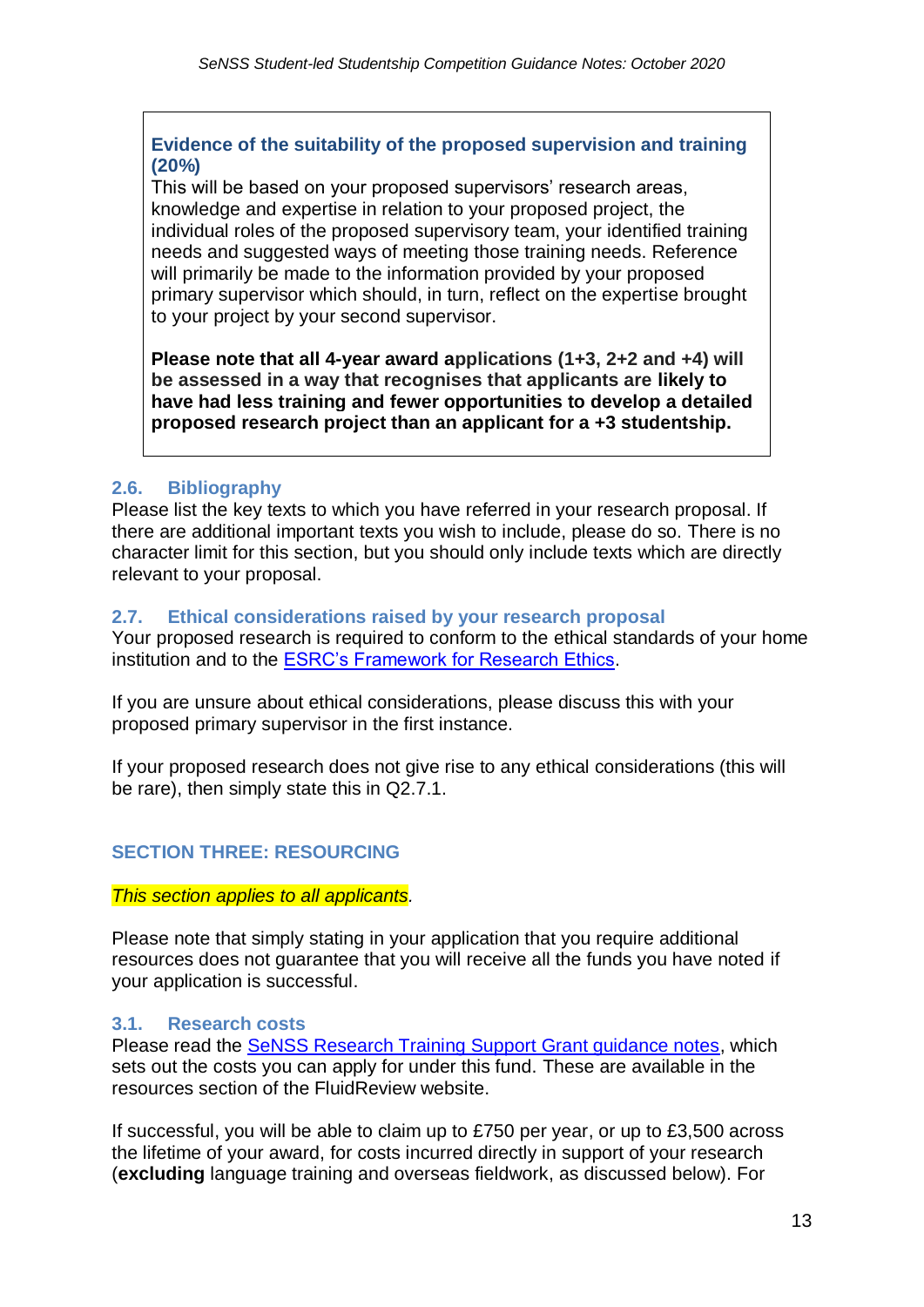example, these costs could be incurred in relation to interviewing participants, travel, attending conferences, accessing datasets etc.

If you are intending to undertake **fieldwork in the UK**, please note this, and set out your costs. In this case, you may be able to access more than £750 a year, or more than £3,500 across the lifetime of your award.

If your non-fieldwork research costs are **likely to exceed £750 per year**, or more than £3,500 across the lifetime of your award, please state in Q.3.1.1 what your anticipated costs are, and how you plan to meet these costs.

### <span id="page-13-0"></span>**3.2. Overseas fieldwork**

Please think very carefully about whether you will need to conduct overseas fieldwork (OFW) for your research, and discuss this with your supervisor. OFW is defined as conducting fieldwork **anywhere outside the UK**. SeNSS offers a **maximum of £6,000** to students wishing to conduct OFW.

If you are planning to conduct OFW, you must read the [SeNSS Overseas Fieldwork](https://senss.fluidreview.com/pm/resource/eyJoZnJlIjogOTUwNjc0MTEsICJ2cSI6IDE1Mzg3MH0/)  [policy: Guidance for students](https://senss.fluidreview.com/pm/resource/eyJoZnJlIjogOTUwNjc0MTEsICJ2cSI6IDE1Mzg3MH0/) before completing this question. It is available in the resources section of the FluidReview website.

You will need to draw up a clear budget for your OFW that itemises all the standard costs you will incur (flights, visa, vaccinations etc.) with a brief justification for any further costs. Please be realistic when drawing up your fieldwork budget. That is, **please do not significantly under- or over-cost** it. Those reviewing your SeNSS application form will assess whether your research project is feasible in light of your plan and budget for conducting OFW.

If you are awarded a SeNSS Studentship, you will still need to submit a formal, more detailed application, supported by your supervisor, for funding for OFW once you have started your studies, as this funding will not be automatically paid to you.

**If you state in your application that you will not need to conduct OFW but change your mind after you start your studies, it is highly unlikely that you will be permitted to apply for funding to support this, unless there are exceptional circumstances.** 

## <span id="page-13-1"></span>**3.3. Language training**

It is possible to be granted an extension to your funding for up to one year if you need to acquire or develop a working ability with a language where this is crucial to the success of your research. If you are planning to spend extended time in the field**, you are expected to be competent in a language which is used in the area in which you will be based.**

If you need to learn a language, you will need to check whether this language qualifies for an extension and, if so, for how long. Please refer to Annex 2 on page 43 of the [ESRC's Postgraduate Funding](http://www.esrc.ac.uk/files/skills-and-careers/Studentships/postgraduate-funding-guide-for-accredited-doctoral-training-centres/) Guide for this information. (Please note that the ESRC refers to learning any language as "difficult language training".) Please discuss this with your supervisor. In doing so, you will need to consider issues such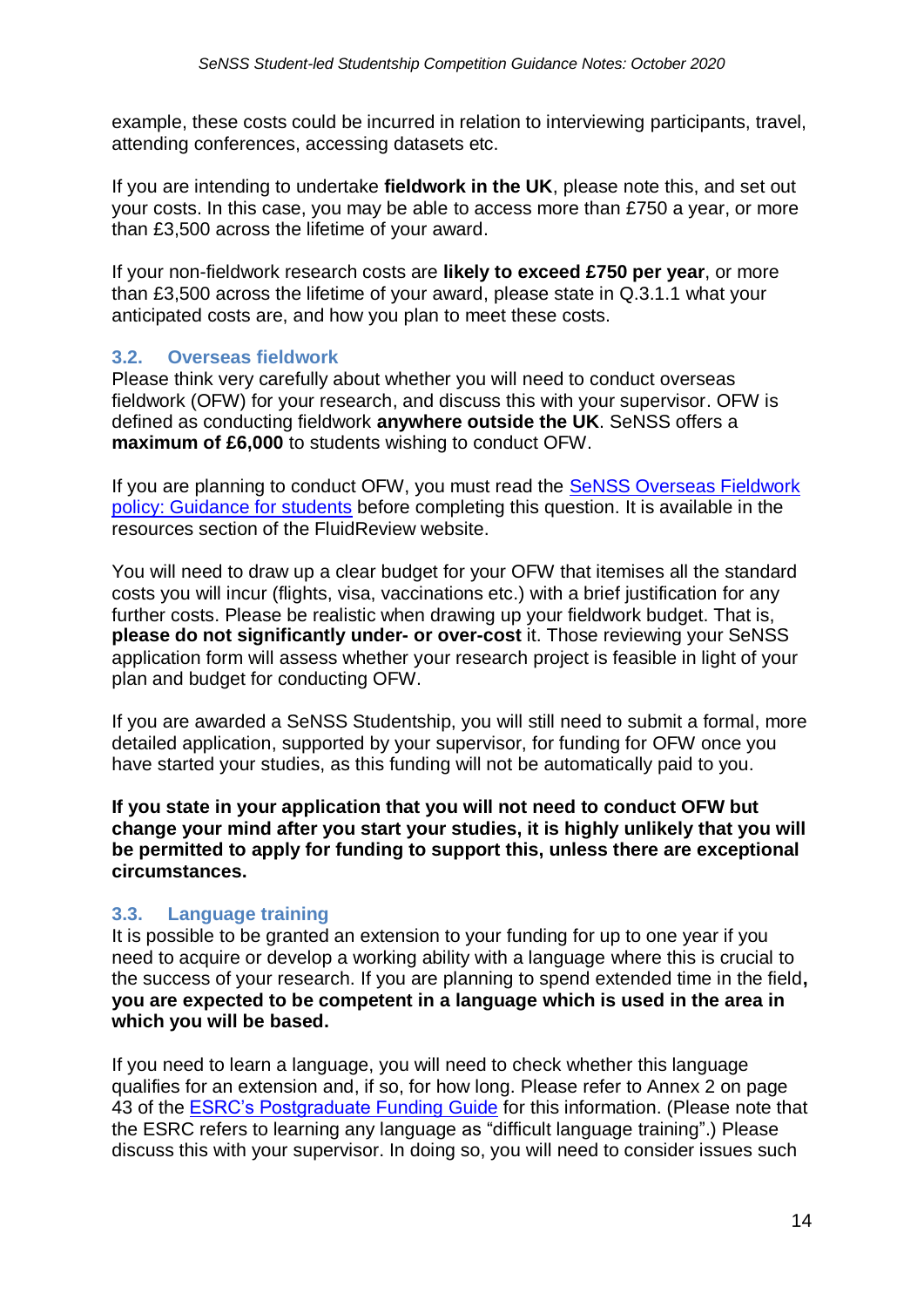as whether you will need to develop competence in a local dialect, the level of competence you need to achieve in this language to carry out your research etc. You **mus**t read the [SeNSS Difficult Language Training policy: Guidance for Students](https://senss.fluidreview.com/pm/resource/eyJoZnJlIjogOTUwNjc0MTEsICJ2cSI6IDE1Mzg3M30/) before answering this question. It is available in the resources section of the FluidReview website.

#### **If you answer no to this question, you will not be permitted to apply for a language training extension if you change your mind once you have started your studentship.**

Those reviewing your SeNSS application form will assess whether your research project is feasible in light of the language training you propose to undertake. In exceptional circumstances, we may require further evidence that you will be capable of learning the language in the time available.

Please note that, if you are awarded a SeNSS studentship, you will need to submit a more detailed application, supported by your supervisor, for an extension to your funding on the basis of needing to learn or develop a language, as this is not automatically granted.

## <span id="page-14-0"></span>**SECTION FOUR: COLLABORATIVE STUDENTSHIP DETAILS**

#### *Q4.1. applies to all applicants.*

A student-led research project with a collaborative element is one which is devised by the student, who identifies and approaches a non-academic partner (termed a "collaborative partner") to work with the student on their research project. **A collaborative partner is not a university, but can be a business, public or third sector organisation**. There can be more than one collaborative partner.

Collaborative partners must contribute something of value to the research project, for example, contributing financially to help cover studentship costs, providing access to their datasets, providing an additional supervisor, or providing a placement. It is not only important to demonstrate that the research project will benefit from this partner's knowledge, skills and resources, but also how this partner will ultimately benefit from the knowledge and outcomes generated by the research project (impact).

#### <span id="page-14-1"></span>**4.1.1. Information about your collaborative partner(s)**

#### *If you answer "no" to Q4.1, you will be directed to Q5.*

If you are applying for a studentship with a collaborative element, please provide:

- The name of the collaborating organisation(s); and,
- The name, position, and contact details of your contact in this (these) organisation(s).

Please supply a letter of support from your collaborative partner(s) for your research proposal if you are able to do so. A [template for a letter of support](https://senss.fluidreview.com/pm/resource/eyJoZnJlIjogOTUwNjc0MTEsICJ2cSI6IDE1Mzk4M30/) is available in the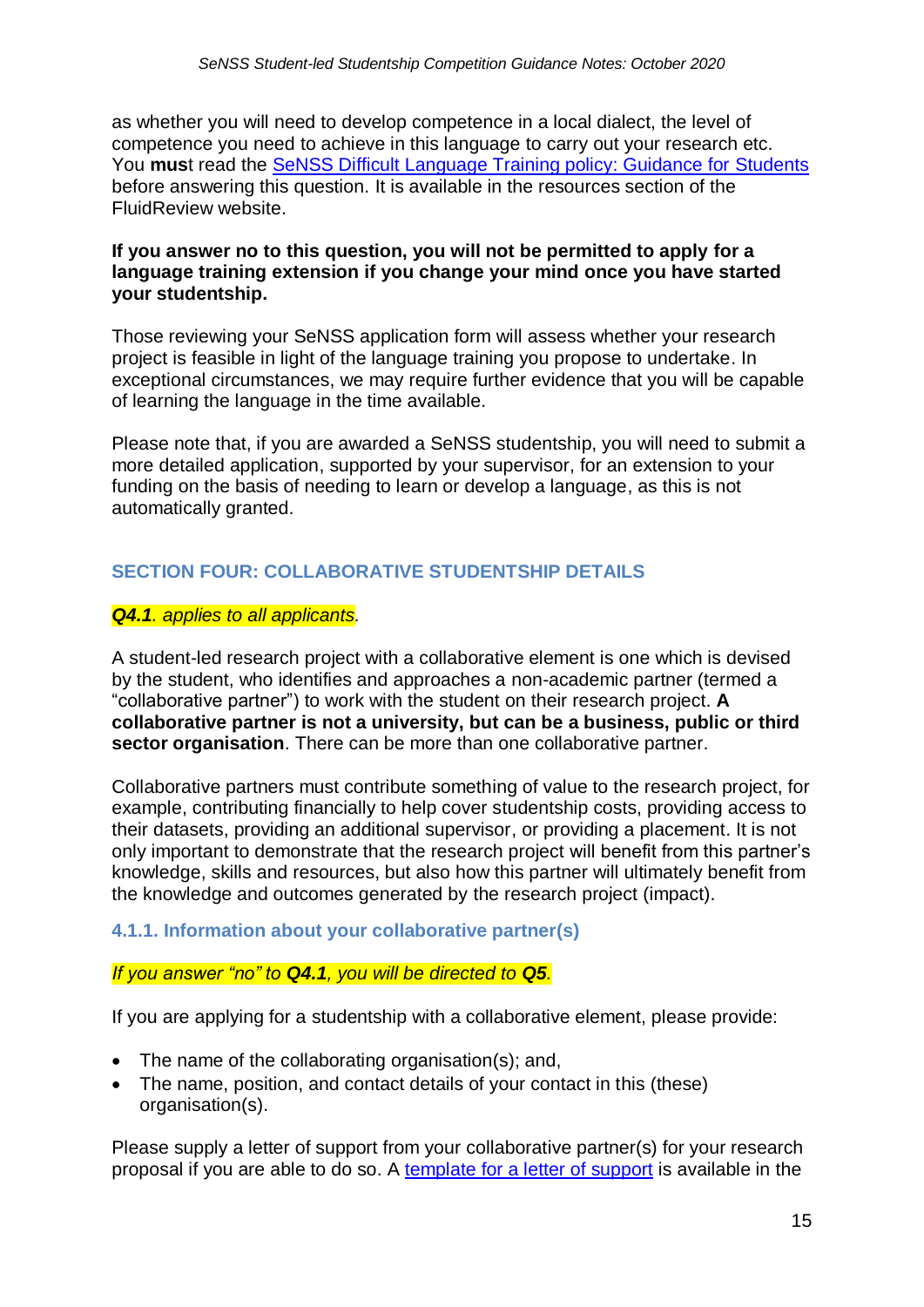resources section of the SeNSS on-line application website. In brief, the letter should:

- state why the collaborator(s) would like to be a partner in this research project, and what they hope to gain from the collaboration; and,
- provide a brief statement about what the collaborator(s) will contribute to this project, including any cash and/or in-kind contributions (such as access to their data).

To **upload the letter of support**, from the main menu click on 'Add Document' (on right hand side) and then either drag and drop the file or click on 'Browse for files'.

### <span id="page-15-0"></span>**4.1.3. Your collaborative partner's contribution**

Your collaborative partners can either contribute financially (up to 50% of the total value of the studentship), or in kind. "In kind" means that your collaborative partner will make a non-monetary contribution to your studentship, for example, it may provide an external supervisor for you, allow you to access its datasets or offer you a placement.

## <span id="page-15-1"></span>**SECTION FIVE: YOUR EDUCATION AND TRAINING**

*This section applies to all applicants.*

## <span id="page-15-2"></span>**5.1. Details of your previous education and training**

For each higher education qualification you hold, please provide the information outlined below. To assist you, examples of undergraduate and Masters degrees are provided on the application form.

- Qualification and title of award;
- Name of university/institution studied at;
- Name of country in which this university/institution is situated;
- Month and year that the programme started;
- Month and year that the programme has been/will be completed; and,
- Degree classification (where awarded), or marks obtained for completed modules.

If you have already started your PhD, for the "degree classification" line, please state whether, at your last supervisory board meeting (or equivalent), your progress was satisfactory or not.

#### <span id="page-15-3"></span>**SECTION SIX: YOUR PAST RESEARCH METHODS TRAINING**

*If you are applying for a 1+3, 2+2 or +4, and have neither a Masters nor any professional experience, simply answer "no" to Q6.1 and Q6.2, then move to Q8*.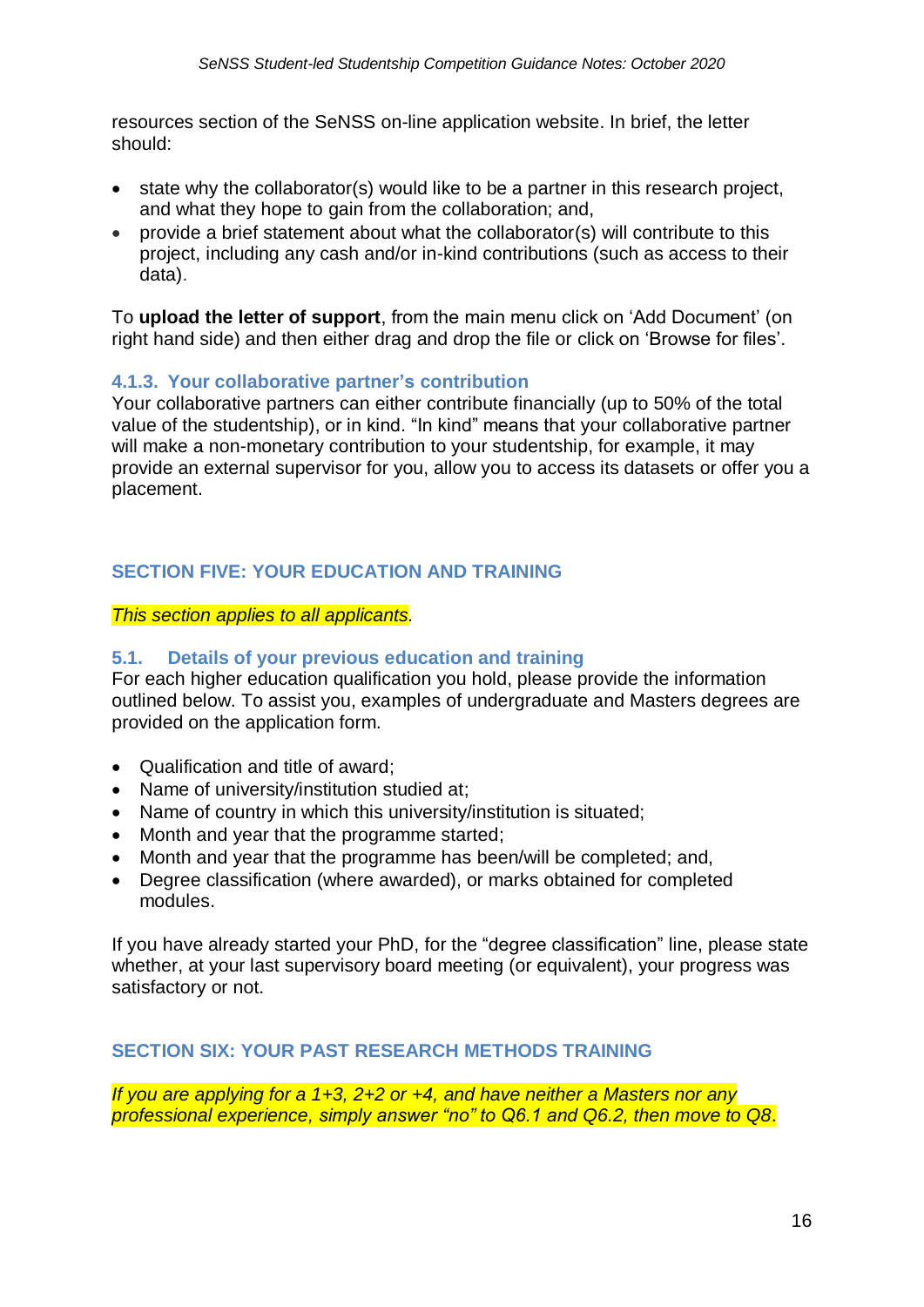*For those who already hold a Masters degree, or who are currently studying for a Masters degree, and/or have relevant professional experience, please answer all the questions in section 6.*

This information is needed to determine whether your Masters degree complies with the prior research methods training outcomes required by both SeNSS and the ESRC. These learning outcomes have been agreed in order to ensure you are in the best possible position to undertake your PhD research, and to build your employability and transferrable skills. Both the [ESRC's requirements and SeNSS's](https://senss.fluidreview.com/pm/resource/eyJoZnJlIjogOTUwNjc0MTEsICJ2cSI6IDE1Mzg4Mn0/) [Learning Outcomes](https://senss.fluidreview.com/pm/resource/eyJoZnJlIjogOTUwNjc0MTEsICJ2cSI6IDE1Mzg4Mn0/) are available in the FluidReview resources section.

- **If you either hold a Masters from a SeNSS university, or you are currently studying for a Masters through a SeNSS university**, you will need to check whether it is compliant with the ESRC and SeNSS's learning outcomes. The database of compliant Masters is available at: [SeNSS compliant Masters list.](https://admin30198.wixsite.com/compliance)
	- o If your degree is on the compliant list, you will need to enter your Masters' reference number and name, and you will be directed to Section Seven (**Q7**) next.
	- o If your degree is not on the compliant list, you will be directed to **Q6.3,** where you will be asked questions about your professional experience in relation research methods training.
- **If you hold a Masters degree from a university which is not a member of the SeNSS consortium,** you will be directed to **Q6.3**, where you will be asked questions about your professional experience in relation research methods training.
- **If you do not hold a Masters degree, but think that you have professional experience which you believe is equivalent to a Masters**, you will be directed to **Q6.3**, where you will be asked questions about your professional experience in relation research methods training.

Based on the information you provide, if your Masters degree and/or your professional experience is judged as having sufficient research methods training, you will be permitted to apply for a +3 PhD.

If your Masters degree or professional experience does not include sufficient research methods training, you will either be required to study for a second Masters degree via our 1+3 structure of study, or you might be awarded one or two terms' worth of additional funding (either a +3.25 or a +3.5 award) to complete this training.

#### <span id="page-16-0"></span>**Research methods: prior training assessment**

There are seven elements of research methods training to be assessed. For each of these seven elements, there is a list of all the types of training you may have undergone or where your professional experience may have covered these:

- the use of software;
- academic communication;
- research design;
- basic scientific method;
- qualitative research methods;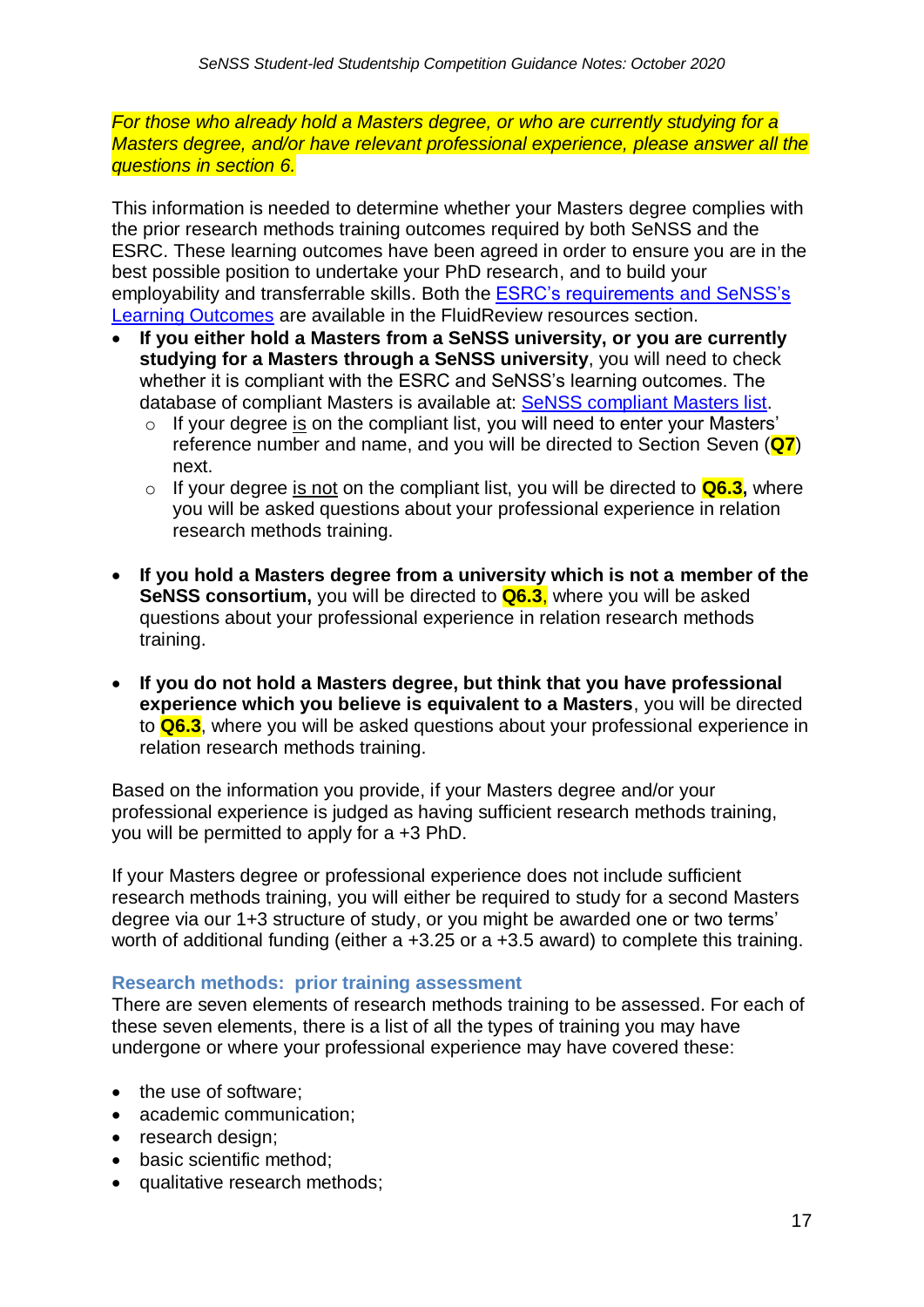- quantitative research methods; and,
- and general research knowledge and skills.

Please tick all of those which apply, and state *either* which modules covered this training, and how it was covered, *or* how your professional experience has covered these. If you have had formal training in these elements, please provide the name of the module which covered these, and either provide a hyperlink to a webpage with a detailed module outline, or upload a copy of the detailed module outline to FluidReview.

### <span id="page-17-0"></span>**SECTION SEVEN: YOUR WORK EXPERIENCE**

#### *This section applies to all applicants.*

#### <span id="page-17-1"></span>**7.1. Your work experience**

Please detail any work experience that is relevant to your proposed project. If you have never had any work experience, this will not have a negative effect on your application.

Where you have held more than one relevant post, please record all of these, placing line breaks in between each, using the following format:

- The name of your employer/organisation;
- The position you held in this organisation:
- The date you started working there, and the date on which you finished your employment;
- Briefly, what your responsibilities were in relation to your position; and,
- Any on the job training you received and/or skills you gained. If these have any bearing on your proposed research project, please provide details of how this training and these skills will benefit you in carrying out your research.

#### <span id="page-17-2"></span>**7.2. Gaps in this your work record**

If there are any gaps in your professional experience record, please explain these. For example, gaps may appear in your record from taking parental leave, being someone's carer, or being unemployed, etc. Please note that any gaps you list will not disqualify you from applying for a studentship.

#### <span id="page-17-3"></span>**SECTION EIGHT: YOUR PERSONAL STATEMENT**

#### *This section applies to all applicants.*

Please address the issues outlined below:

 **Your reasons for applying, and why you deserve a studentship:** please discuss your academic interests, and why you wish to study with SeNSS, your chosen university, and your chosen department. Please discuss those aspects of studying with SeNSS you find most appealing, such as taking certain modules or placement opportunities. Please demonstrate your preparedness for the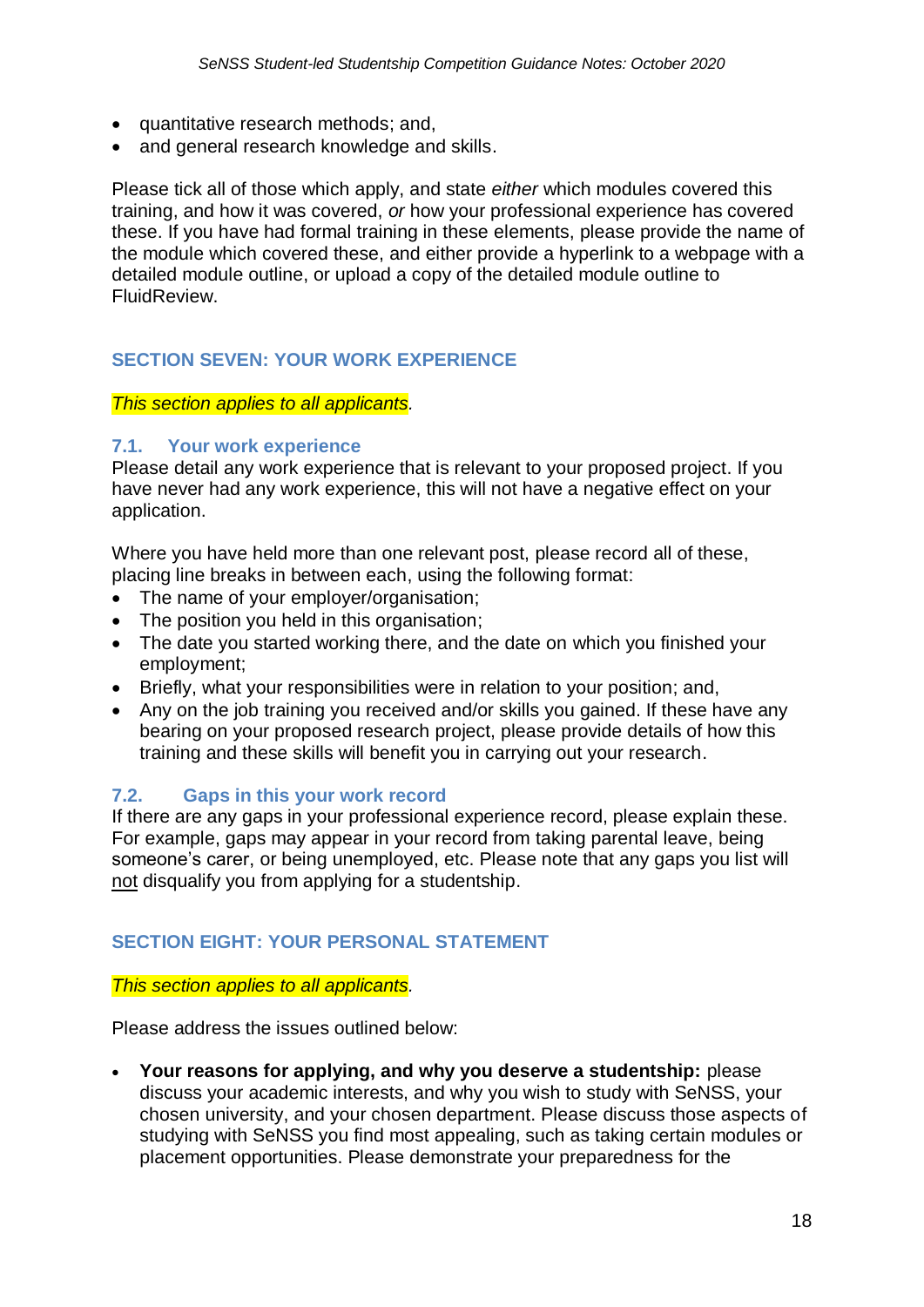demands of postgraduate life by discussing your passion for your topic, as well as your existing knowledge and experience.

- **your career goals:** please tell us about your long-term career ambitions, and how a SeNSS studentship relates to these.
- **your preparation**: please discuss how your undergraduate and/or Masters degree has prepared you for your proposed research project.
- **your skillset:** please highlight your relevant skills and knowledge that will enable you to make an impact, and explain what that impact will be. Please also summarise your abilities in core areas related to your research project, including IT, organisation, communication, time management and critical thinking. Please also make reference to any grades you've achieved, awards you've won, placements you've undertaken, or conferences you've attended which have either helped prepare you for your research project, or which make you an excellent candidate for a SeNSS studentship.

### **Please note: there is a maximum word count of 500 words for this section.**

## <span id="page-18-0"></span>**SECTION NINE: CONSULTING YOUR SUPERVISORY TEAM**

#### *This section applies to all applicants.*

#### **You must consult with your primary supervisor when drafting your application.**

For information: SeNSS and the ESRC both require that you have **at least two supervisors,** one of whom will be your **primary supervisor**. Your proposed primary supervisor must be based at your chosen SeNSS university, and you must consult this supervisor about completing your application form. You should discuss the issue of who your second supervisor should be with your primary supervisor, as they are best-placed to know who would add the most value to your research project and your supervisory team. Your second supervisor can also be based at your chosen university, or can be based at another SeNSS university.

## <span id="page-18-1"></span>**SECTION TEN: YOUR DECLARATION**

#### *This section applies to all applicants.*

Please complete the declaration.

## <span id="page-18-2"></span>**4. COMPLETING THE EQUAL OPPORTUNITIES FORM**

#### *This form applies to all applicants.*

#### **SeNSS is committed to an Equal Opportunities Policy, and we acknowledge and embrace diversity.**

SeNSS and the ESRC are committed to ensuring that those applying for studentships are selected on the basis of merit. By completing this form, you will help